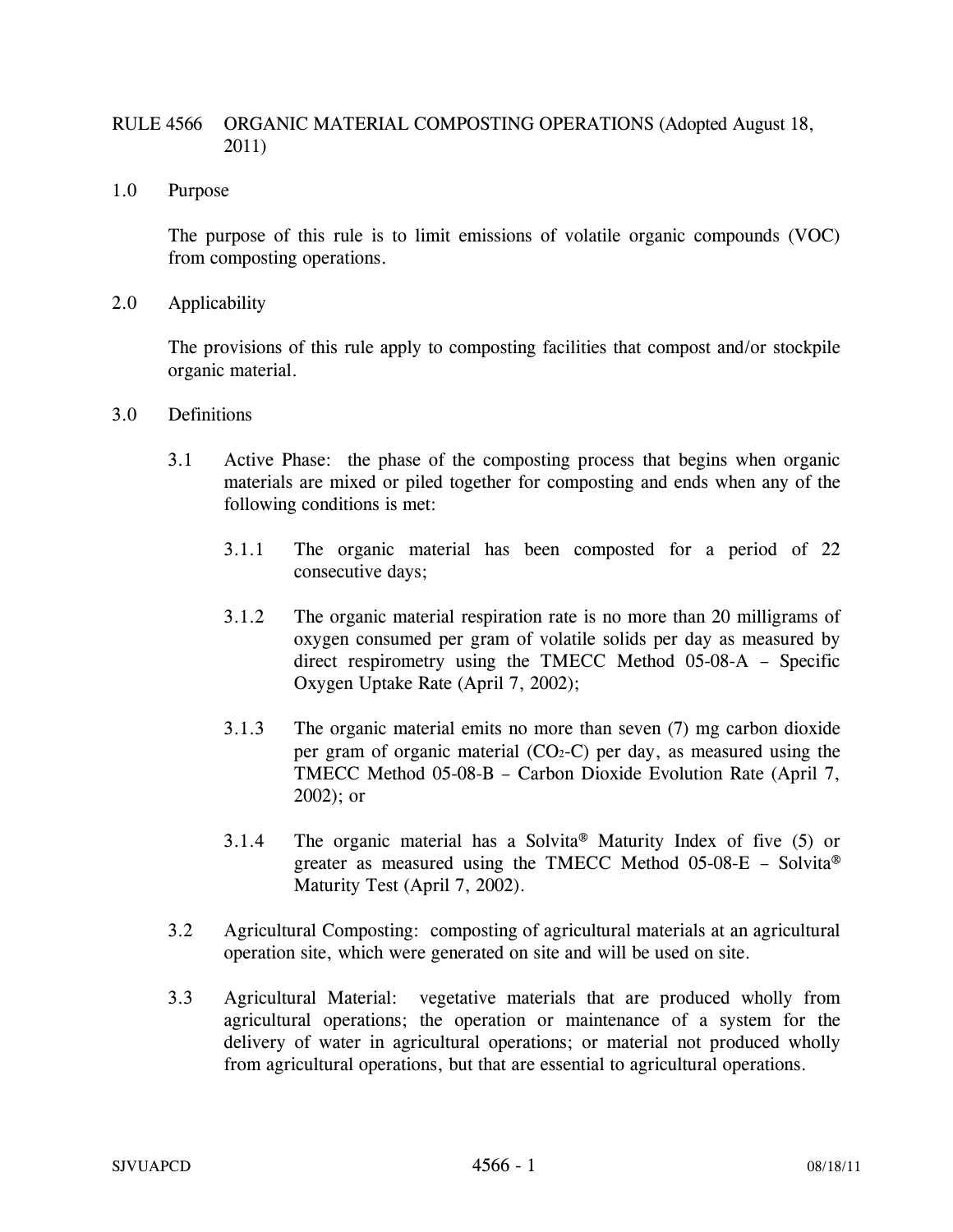- 3.4 Agricultural Operations: operations primarily involved with the growing, harvesting, and packing of crops; the raising of fowl or animals for the primary purpose of earning a living; or conducting agricultural research or instruction by an educational institution.
- 3.5 Air Pollution Control Officer (APCO): the Air Pollution Control Officer of the San Joaquin Valley Unified Air Pollution Control District.
- 3.6 Alternative Mitigation Measure: a mitigation measure proposed by an operator, as a means of complying with the rule requirements, that is determined by the APCO to achieve VOC reductions that are equal to or greater than the VOC reductions that would be achieved by other mitigation measures listed in this rule.
- 3.7 Animal Manure: non-human animal excretions and waste, including, but not limited to, solids and urine from cows, cattle, or swine.
- 3.8 Biosolids: organic material resulting from the treatment of sewage sludge or wastewater.
- 3.9 Community Composting: composting conducted by a residential neighborhood association using feedstock generated within the residential neighborhood to produce compost for the neighborhood's use.
- 3.10 Compost: a product resulting from the biological decomposition of organic material.
- 3.11 Compostable Material: organic material that is capable of undergoing the composting process.
- 3.12 Composting: a process in which solid organic waste materials are decomposed in the presence of oxygen through the action of bacteria and other microorganisms.
- 3.13 Composting Facility: a facility that is required to obtain a District permit for composting operations in accordance with Rule 2010 (Permits Required) which are not specifically exempt pursuant to Rule 2020 (Exemptions) or a Compostable Materials Handling Facility Permit in accordance with Title 14, California Code of Regulations, Division 7, Chapter 3.1, Article 2, Section 17857.1.
- 3.14 Composting Operation: composting, screening, chipping and grinding, and storage activities related to the production of compost from organic materials or chipped and ground organic materials at a composting facility.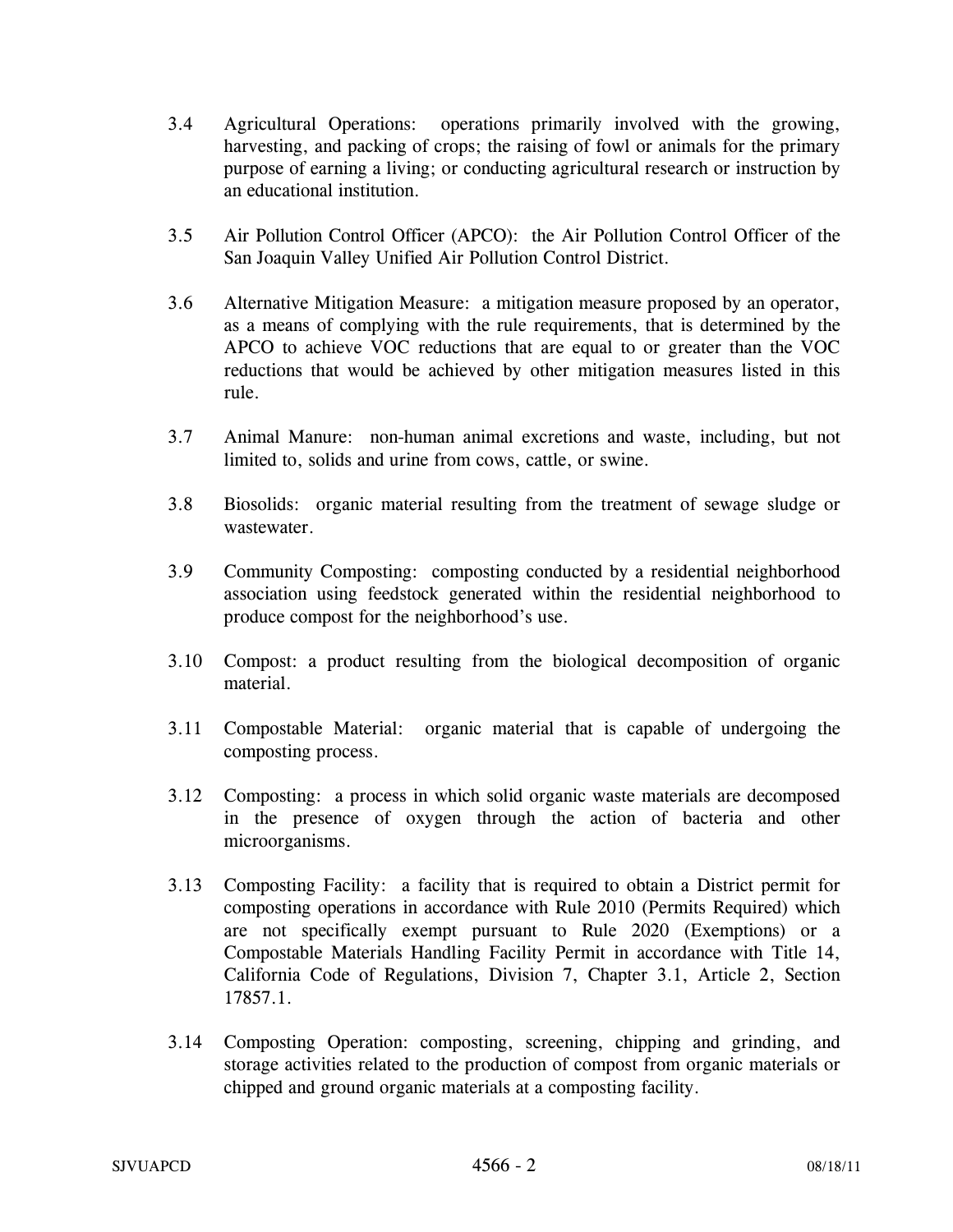- 3.15 Contiguous or Adjacent Property: a property consisting of two or more parcels of land with a common point or boundary, or separated solely by a public roadway or other public right-of-way.
- 3.16 Curing Phase: the phase of the composting process that begins immediately after the active phase and ends when any of the following conditions is met:
	- 3.16.1 The organic material has been composted for a period of 40 consecutive days after the active phase;
	- 3.16.2 The organic material respiration rate is no more than 10 milligrams of oxygen consumed per gram of volatile solids per day as measured by direct respirometry using the TMECC Method 05-08-A – SOUR: Specific Oxygen Uptake Rate (April 7, 2002);
	- 3.16.3 The organic material emits no more than four  $(4)$  mg CO<sub>2</sub>-C per gram of organic material per day, as measured using the TMECC Method 05-08-B – Carbon Dioxide Evolution Rate (April 7, 2002); or
	- 3.16.4 The organic material has a Solvita® Maturity Index of seven (7) or greater, as measured using the TMECC Method  $05-08-E$  – Solvita® Maturity Test (April 7, 2002).
- 3.17 Day: a continuous twenty-four hour period beginning at 12:00 A.M.
- 3.18 District: the San Joaquin Valley Unified Air Pollution Control District including Fresno, Kings, Madera, Merced, San Joaquin, Stanislaus, and Tulare Counties, and the San Joaquin Valley Air Basin portion of Kern County.
- 3.19 Facility: a portion of real property that is on one or more contiguous or adjacent properties all of which are under common ownership or control.
- 3.20 Finished Compost: a humus-like material that has completed both the active phase and curing phase of composting.
- 3.21 Finished Compost Cover: pre-screened finished compost, or a mixture of screened finished compost or overs, that is applied to a windrow or pile as a cover to reduce VOC emissions.
- 3.22 Food Material: food scraps collected from the food processing industry, food service industry, grocery stores, or residential food scrap collection. Food material also includes food material that is chipped or ground.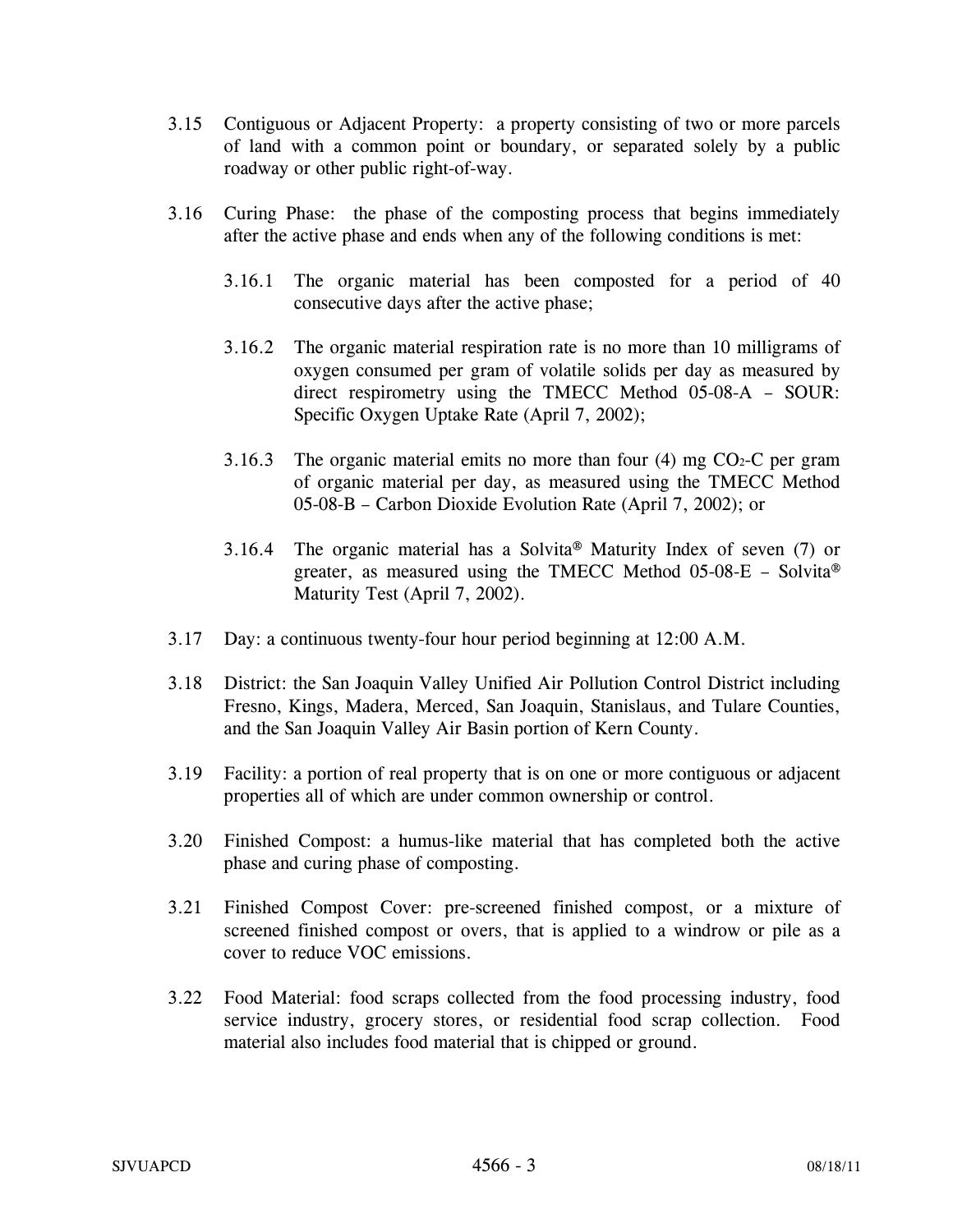- 3.23 Green Material: vegetative material generated from gardening, agriculture, or landscaping activities including, but not limited to, a mixture of grass clippings, leaves, tree and shrub trimmings, and plant remains.
- 3.24 Household Composting: composting conducted by a household, including but not limited to, single family residences, duplexes or apartment buildings, using organic materials that are generated on site to produce compost that will be used on site.
- 3.25 Independent Watering System: a system connected to a water source that uniformly applies water by means of nozzles operated under pressure and may include, but is not limited to, portable sprinkler system, non-portable sprinkler system, or water truck.
- 3.26 Integrated Watering System: a system connected to a water source that uniformly applies water by means of nozzles operated under pressure which are installed in front of or simultaneously with the mechanical turner blades.
- 3.27 Mitigation Measure: an activity, work practice, or technology that reduces VOC air pollutants emitted by or associated with the processing of organic material.
- 3.28 Nursery Composting: composting conducted at a plant nursery using materials generated on site to produce compost for on-site use.
- 3.29 Operator: a person who owns, leases, supervises, or operates a composting facility that conducts a composting operation on site.
- 3.30 Organic Material: food material, green material, or a mixture thereof, and may include wood material and a total of less than 100 wet tons per year of biosolids, animal manure, or poultry litter.
- 3.31 Overs: the oversized woody materials that have been through pathogen reduction, do not decompose in a typical composting cycle, and are screened out of finished product at the end of composting.
- 3.32 Pathogen Reduction: a process conducted entirely or in part to reduce the number of disease-causing organisms present in organic material in accordance with Title 14 Chapter 3.1 Division 7 Section 17868 of the California Code of Regulations.
- 3.33 Peak: the highest point along the ridge of the windrow.
- 3.34 Pile: compostable material that is heaped together.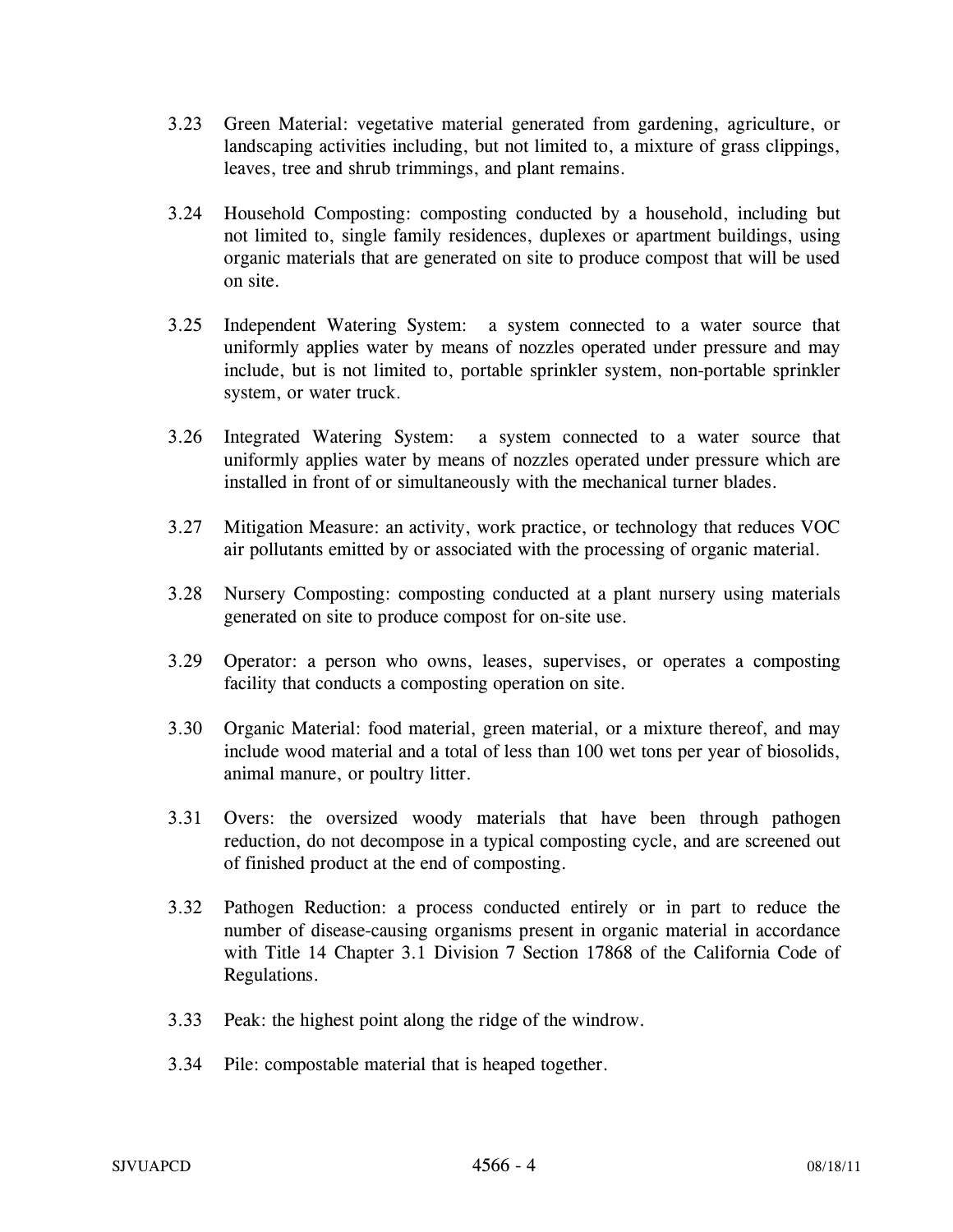- 3.35 Poultry Litter: poultry excretions and waste, including, but not limited to, dried solids and urine from chickens, turkeys, geese, or ducks.
- 3.36 Process: the conversion of the organic material into a beneficial material or use.
- 3.37 Rain Event: for the purpose of this rule, precipitation at a composting facility.
- 3.38 Recreational Facilities Composting: composting conducted at parks, arboretums and other recreational facilities using feedstock generated on site to produce compost for on-site use.
- 3.39 Ridge: the narrow upper section of a windrow with sloping sides.
- 3.40 Solvita® Maturity Index: an index that defines the stage where compost exhibits resistance to further decomposition, in accordance with the TMECC Method 05- 08-E – Solvita® Maturity Test (April 7, 2002).
- 3.41 Stockpile: organic material, which may or may not be chipped or ground, that is temporarily stored in a pile for further processing.
- 3.42 Test Methods for the Examination of Composting and Compost (TMECC): test methods for the examination of composting and compost by the US Composting Council Research and Education Foundation.
- 3.43 Throughput: the weight of organic material to be processed, as it is received or generated at a facility, prior to dewatering or treatment at the receiving location. Throughput includes the weight of moisture present in the organic material at the time it is received at the facility.
- 3.44 US Environmental Protection Agency (EPA): the United States Environmental Protection Agency or any person authorized to act on its behalf.
- 3.45 Vertical Midpoint: the point that divides the peak of the windrow from the bottom of the windrow.
- 3.46 Volatile Organic Compounds (VOC): as defined in Rule 1020 (Definitions).
- 3.47 Windrow: organic material that is placed in an elongated pile for composting.
- 3.48 Wood material: untreated lumber and the woody-material portion of mixeddemolition wastes and mixed-construction wastes. Wood material also includes overs, and the woody material portion of trees. Wood material or wood material chips to which other organic material has been added are not considered to be wood material.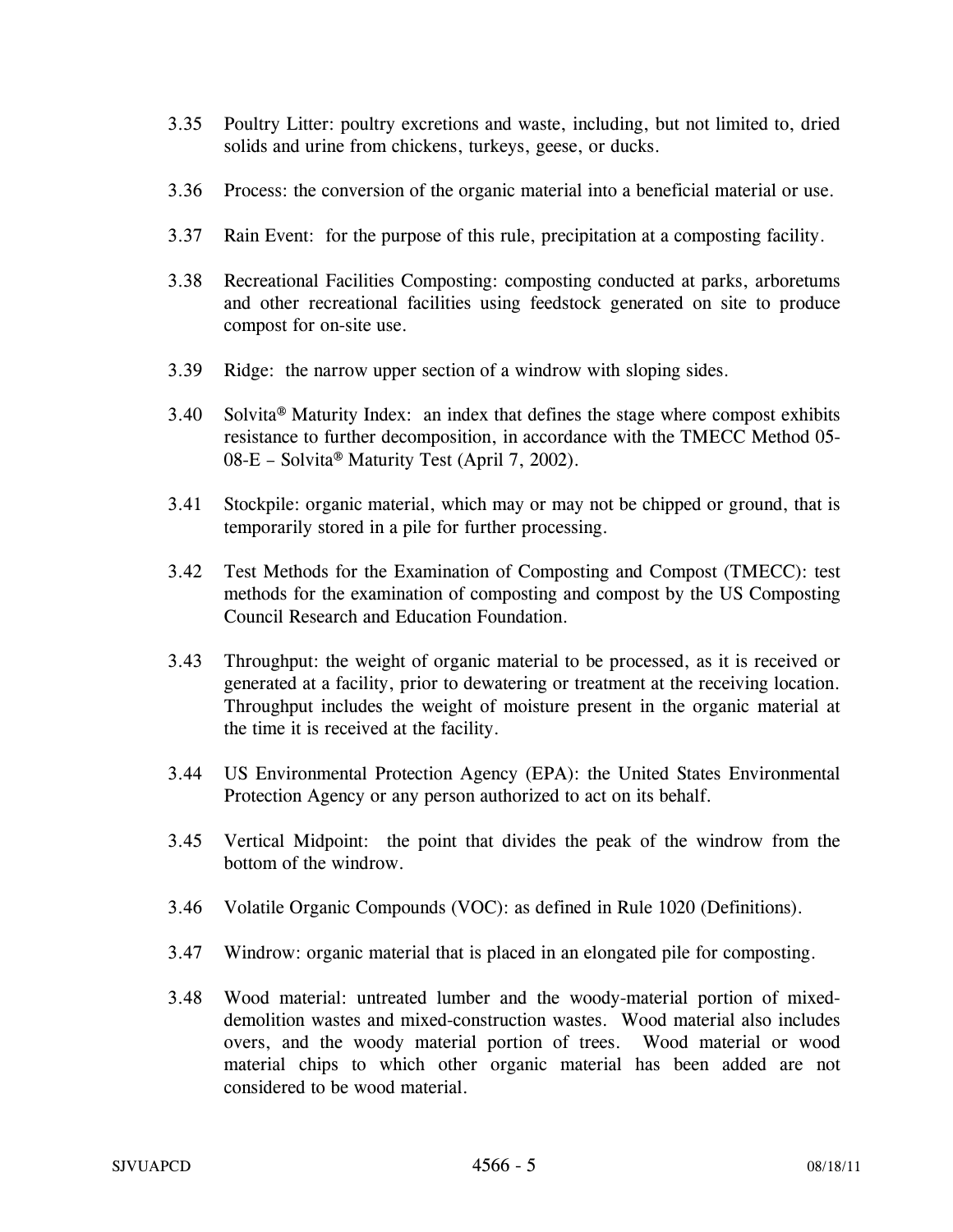- 3.49 Year: a continuous, 12-month period beginning on January 1 and ending on December 31.
- 4.0 Exemptions
	- 4.1 Stockpiling of Organic Material
		- 4.1.1 Facilities that stockpile organic material on site and are not considered to be a composting facility are exempt from all requirements of this rule.
		- 4.1.2 Stockpiles used for composting operations that are subject to Rule 4565 (Biosolids, Animal Manure, and Poultry Litter Operations) and have organic material and biosolids, animal manure, or poultry litter on site are exempt from all stockpile requirements of this rule for the materials associated with those operations. Stockpiles destined for composting operations not subject to Rule 4565 are not exempted under this section.
		- 4.1.3 The following materials are exempt from all requirements of this rule, provided that the material is not mixed with other types of organic materials and operators maintain records, as required by Section 6.3.1. For the purpose of this exemption, the throughput received or generated from any of the materials below shall not be added to or subtracted from the total throughput for composting operations.
			- 4.1.3.1 Wood material, including wood material that is separated from organic material prior to complying with the stockpile requirements in Section 5.1;
			- 4.1.3.2 Finished Compost;
			- 4.1.3.3 Overs; and
			- 4.1.3.4 Organic material that is specifically stockpiled on site for operations other than composting, provided that an operator is not intentionally conducting pathogen reduction on the organic material at the facility. Other operations include, but are not limited to, animal feed or nutritional products.
	- 4.2 Composting Operations
		- 4.2.1 The following composting operations are exempt from all requirements of this rule: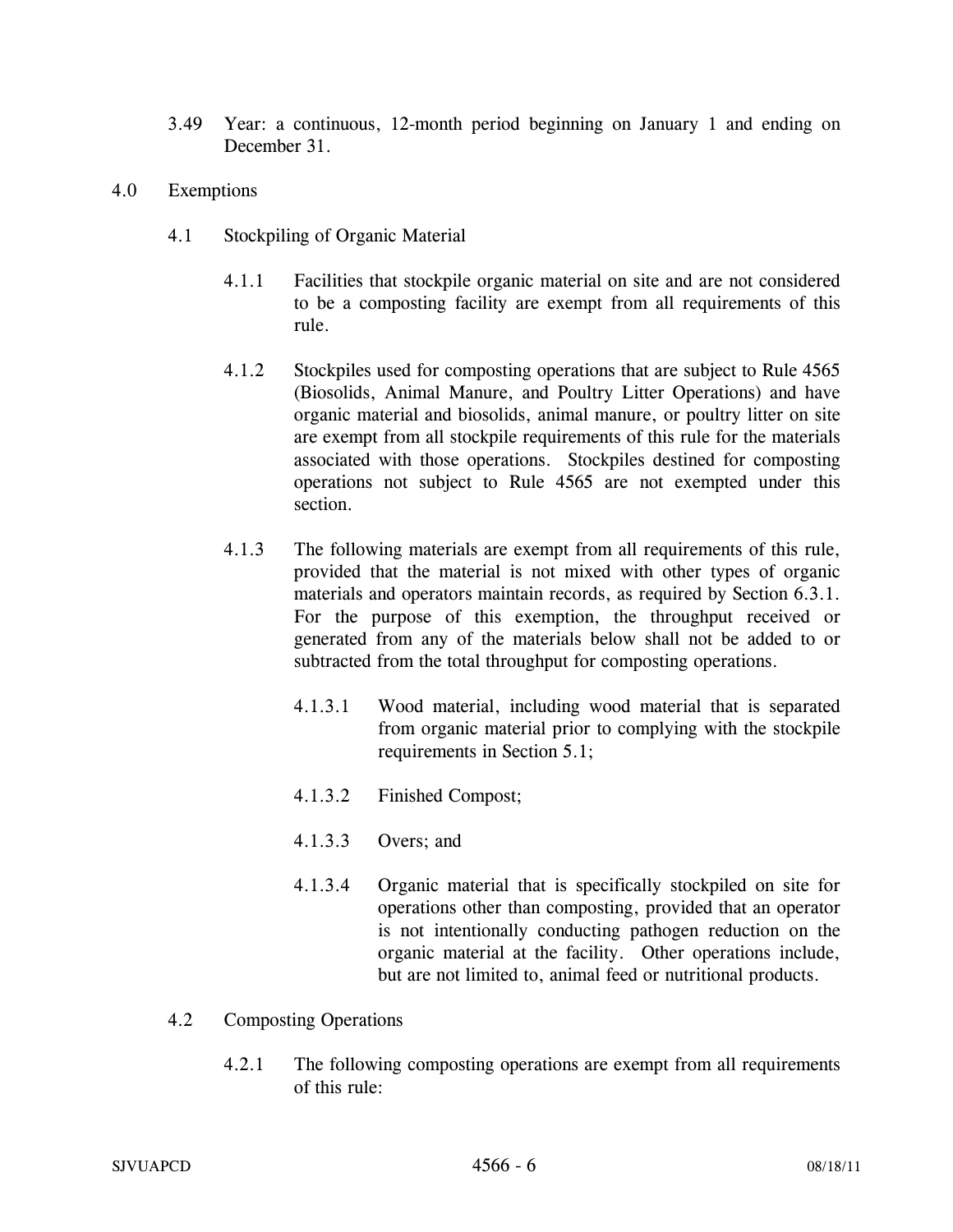- 4.2.1.1 Composting operations that are subject to Rule 4565 (Biosolids, Animal Manure, and Poultry Litter Operations) are exempt from all requirements of this rule. Facilities with multiple types of composting operations are subject to the applicable requirements of Rule 4566 only for those composting operations not subject to Rule 4565 requirements;
- 4.2.1.2 Agricultural composting;
- 4.2.1.3 Community composting;
- 4.2.1.4 Household composting;
- 4.2.1.5 Nursery composting; and
- 4.2.1.6 Recreational facilities composting.
- 4.3 The following facilities are exempt from all requirements of this rule:
	- 4.3.1 Facilities subject to Rule 4204 (Cotton Gins) and cotton ginning facilities that are specifically exempt from Rule 4204;
	- 4.3.2 Agricultural operations subject to Rule 4550 (Conservation Management Practices) and agricultural operations that are specifically exempt from Rule 4550; and
	- 4.3.3 Facilities subject to Rule 4570 (Confined Animal Facilities) and facilities that are specifically exempt from Rule 4570.

### 5.0 Requirements

- 5.1 Stockpile Requirements
	- 5.1.1 An operator of a composting operation with a total throughput of less than 100,000 wet tons per year of organic material shall comply with one of the following within ten (10) days of receipt of the organic material at the facility:
		- 5.1.1.1 Remove the organic material from the facility;
		- 5.1.1.2 Start the active phase of composting;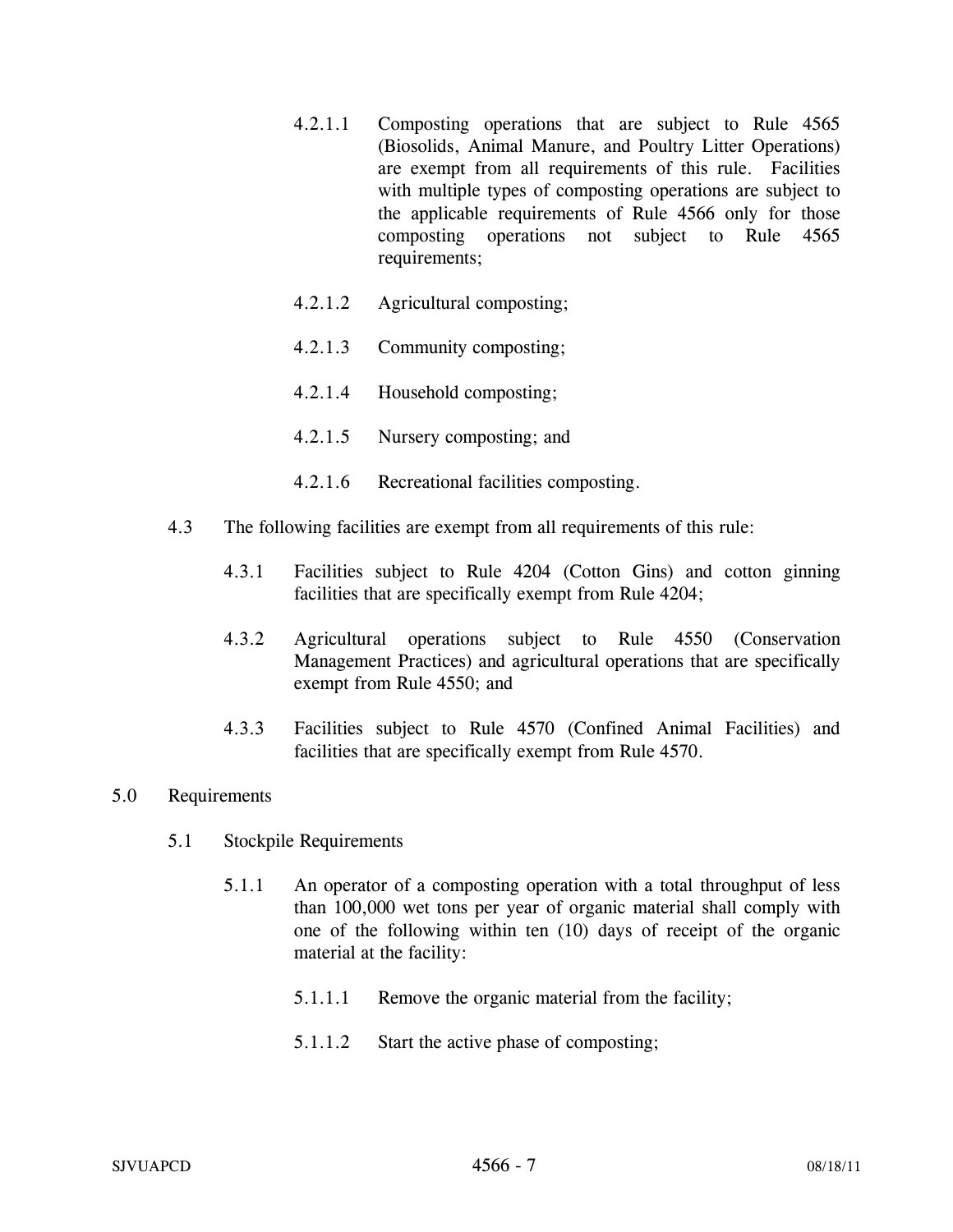- 5.1.1.3 Cover the organic material with a waterproof cover that have at least a six-feet (6<sup>'</sup>) overlap of adjacent sheets and be securely anchored; or
- 5.1.1.4 Implement an APCO approved alternative mitigation measure, not listed above.
- 5.1.2 An operator of a composting operation with a total annual throughput of greater than or equal to 100,000 wet tons per year of organic material shall comply with one of the following within three (3) days of receipt of the organic material at the facility:
	- 5.1.2.1 Remove the organic material from the facility;
	- 5.1.2.2 Start the active phase of composting;
	- 5.1.2.3 Cover the organic material with a waterproof cover that have at least a six-feet (6') overlap of adjacent sheets and be securely anchored; or
	- 5.1.2.4 Implement an APCO approved alternative mitigation measure, not listed above.
- 5.2 Composting Requirements
	- 5.2.1 An operator of a composting operation with a total throughput of less than 200,000 wet tons per year of organic material shall comply with Section 5.2.1.1 or Section 5.2.1.2 during the active phase of composting.
		- 5.2.1.1 For windrow composting only, implement at least three turns during the active phase and one of the mitigation measures for the Watering Systems in Table 1.
		- 5.2.1.2 Implement an APCO and EPA approved alternative mitigation measure that demonstrates at least a 19% reduction, by weight, in VOC emissions.
	- 5.2.2 An operator of a composting operation with a total throughput of greater than or equal to 200,000 wet tons per year and less than 750,000 wet tons per year of organic material shall comply with Section 5.2.2.1 or Section 5.2.2.2 during the active phase of composting.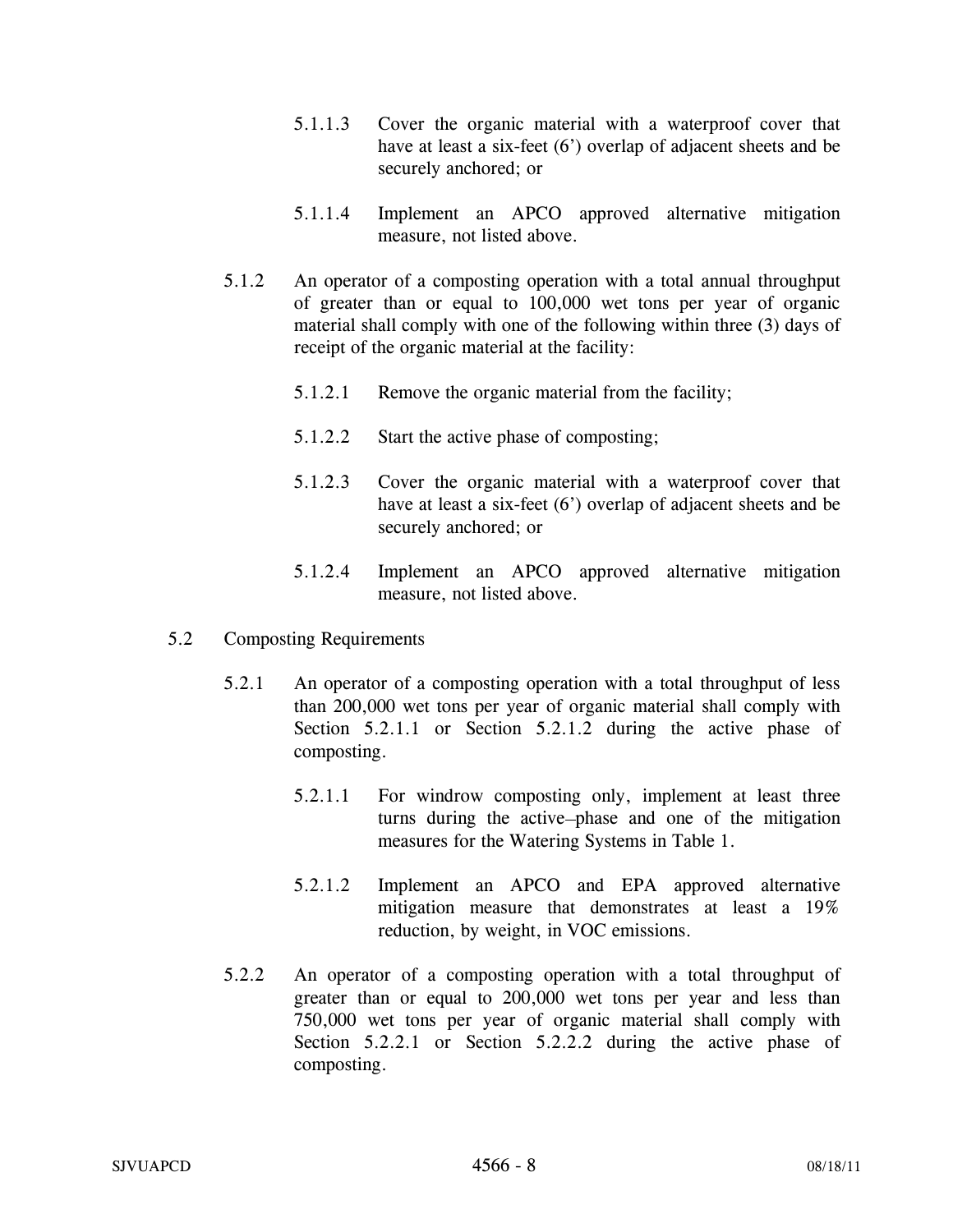- 5.2.2.1 For windrow composting only, implement all of the following:
	- 5.2.2.1.1 At least three turns during the active phase;
	- 5.2.2.1.2 One of the mitigation measures for the Watering Systems in Table 1; and
	- 5.2.2.1.3 The Finished Compost Cover mitigation measure.
- 5.2.2.2 Implement an APCO and EPA approved alternative mitigation measure that demonstrates at least 60% reduction, by weight, in VOC emissions.

| <b>Table 1 - Composting Mitigation Measures</b> |                                                                                                            |  |
|-------------------------------------------------|------------------------------------------------------------------------------------------------------------|--|
|                                                 | <b>Watering Systems</b>                                                                                    |  |
| $\mathbf{1}$                                    | Independent watering system                                                                                |  |
|                                                 | a. Apply water to the surface area of each windrow prior to turning. Test each windrow within three        |  |
|                                                 | hours before turning for adequate water by taking a sample of the compostable material from                |  |
|                                                 | between the vertical midpoint and the peak of the windrow, at least three inches below the outer           |  |
|                                                 | surface. For the ball test, form the material into a ball using hand pressure. There should be at          |  |
|                                                 | least enough water to form a ball when compressed by hand, but the ball may break when tapped.             |  |
|                                                 | b. If the ball crumbles during the hand pressure test, apply additional water to the windrow prior to      |  |
|                                                 | turning until the material passes the ball test, as described in Section 1.a.                              |  |
| $\overline{2}$                                  | Integrated watering system                                                                                 |  |
|                                                 | a. For windrows that will be turned on the same day and will require the same water volume,                |  |
|                                                 | mechanically turn the first windrow while operating the integrated watering system. Within three           |  |
|                                                 | hours after turning the first windrow, take a sample of the compostable material from between the          |  |
|                                                 | vertical midpoint and the peak of the windrow, at least three inches below the outer surface. For          |  |
|                                                 | the ball test, form the material into a ball using hand pressure. There should be at least enough          |  |
|                                                 | water form a ball when compressed by hand, but the ball may break when tapped.                             |  |
|                                                 | b. If the ball crumbles during the hand pressure test, apply additional water and mechanically turn the    |  |
|                                                 | same windrow, then retest until the material passes the ball test. Subsequent windrows shall not be        |  |
|                                                 | turned until the initial windrow passes the ball test. Utilize the established water volume for the        |  |
|                                                 | remaining windrows to be turned with the same water volume on the same day. Repeat the                     |  |
|                                                 | methods in Section 2.a. for windrows that will be turned with a different water application rate.          |  |
|                                                 | For either the independent or integrated watering systems, if a rain event occurs prior to turning the     |  |
|                                                 | windrow, take a sample of the compostable material from between the vertical midpoint and the peak of      |  |
|                                                 | the windrow within three hours before turning and at least three inches below the outer surface. Form      |  |
|                                                 | the material into a ball using hand pressure. There should be at least enough water to form a ball when    |  |
|                                                 | compressed by hand, but the ball may break when tapped.                                                    |  |
| $\bullet$                                       | If the ball crumbles during the hand pressure test, apply additional water to the windrow prior to turning |  |
|                                                 | until the material passes the ball test.                                                                   |  |

Continues on the next page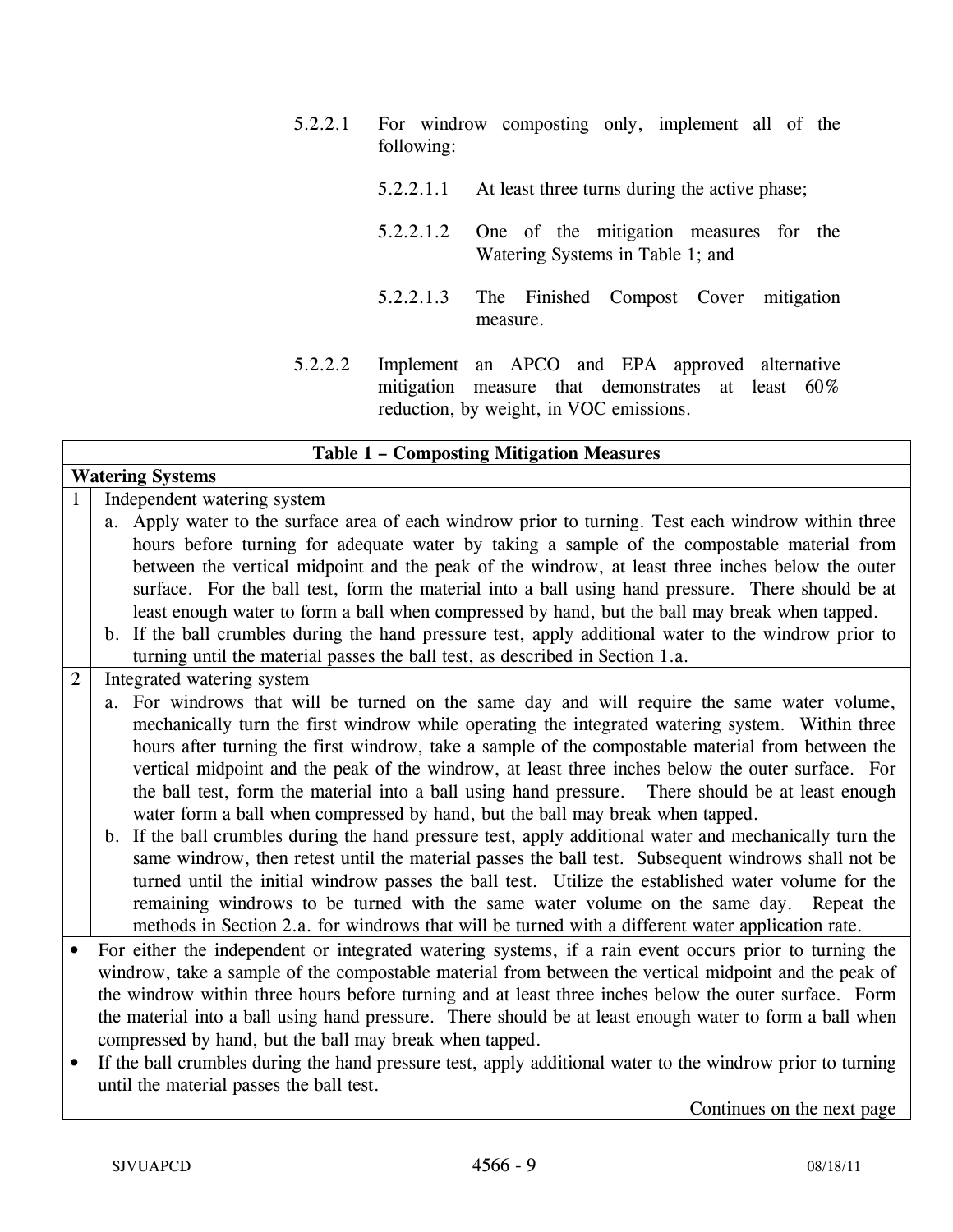## **Table 1 – Composting Mitigation Measures** (continued)

**Finished Compost Cover** 

An operator shall cover the surface area of at least the top third of each windrow with finished compost cover so that there is at least six inches in height of finished compost cover as measured at the peak of each windrow. An operator shall cover the surface area of each windrow as described within three hours of initial windrow formation and within three hours after each turning of the windrow for at least three turns of each windrow. For any windrows that are mechanically turned after 2:00 pm, an exception to the three hour limit can be made, which allows the operator to cover the surface area of at least the top third of each windrow with finished compost cover by 12:00 pm the following day.

> 5.2.3 An operator of a composting operation with a total throughput of greater than or equal to 750,000 wet tons per year of organic material shall implement an APCO and EPA approved mitigation measure that demonstrates at least 80% reduction, by weight, in VOC emissions for organic material during the active phase.

### 6.0 Administrative Requirements

6.1 Facility Emission Mitigation Plan

An operator shall submit a Facility Emission Mitigation Plan (FEMP) along with an Authority-to-Construct application, in accordance with Rule 2010 (Permits Required), to incorporate the approved mitigation measures from the facility's FEMP as applicable permit conditions. The FEMP shall contain the following information:

- 6.1.1 The name, business address, and phone number of an operator(s) responsible for the preparation and the implementation of the mitigation measures listed in the mitigation plan;
- 6.1.2 The signature of an operator(s) attesting to the accuracy of the information provided and adherence to implementing the activities specified in the mitigation plan at all times and the date that the application was signed;
- 6.1.3 A list of the mitigation measures chosen from the applicable portions of Section 5.0 to comply with Rule 4566 requirements. In lieu of implementing the listed mitigation measures in Section 5.0, an operator may demonstrate that reductions from composting operations subject to this rule are equal to that which the compliance with those sections would have achieved; and
- 6.1.4 The total throughput, in wet tons per year, of organic material stockpiled and composted.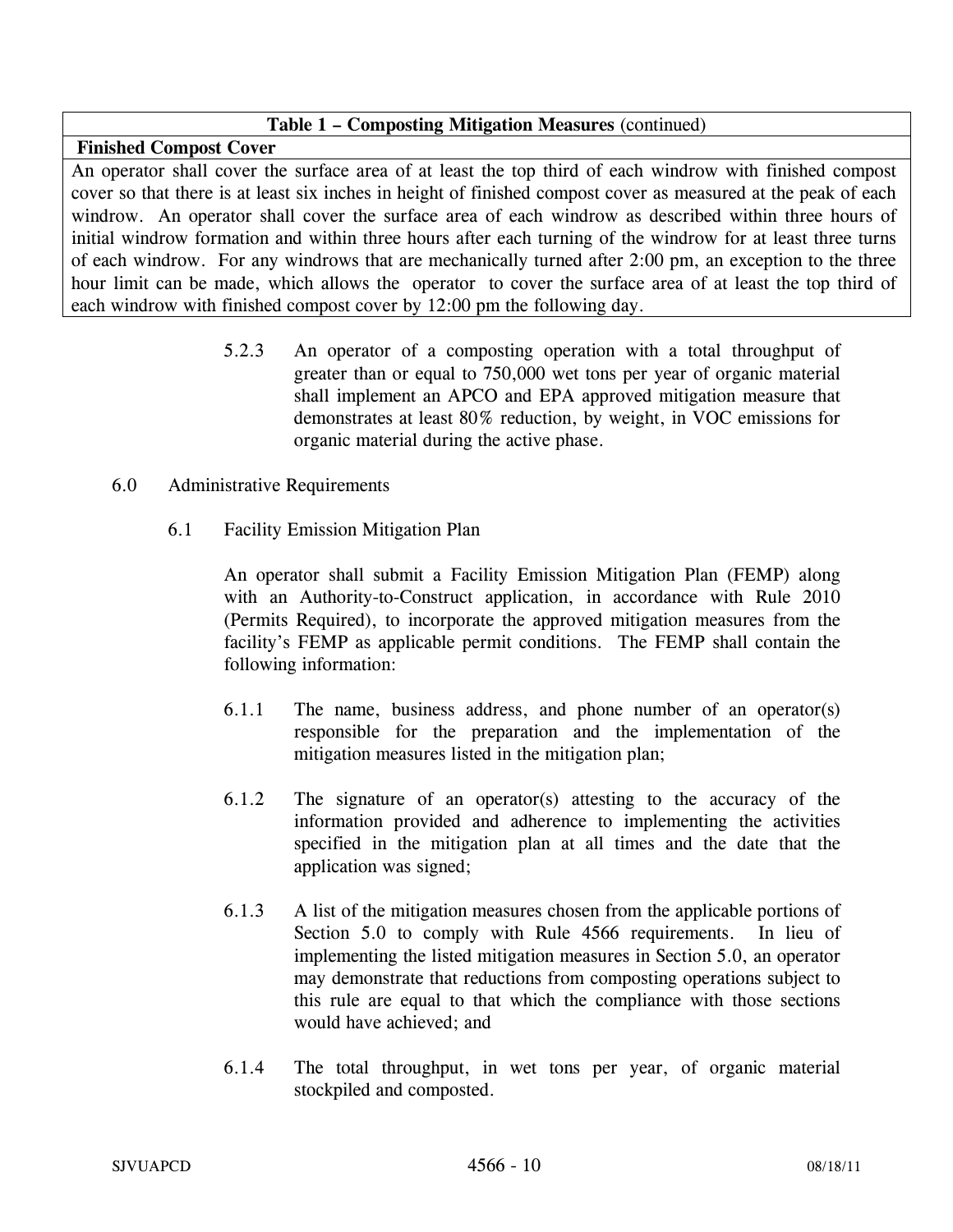- 6.2 Alternative Mitigation Measures Compliance Plan
	- 6.2.1 A compliance plan for alternative mitigation measures shall contain the following elements:
		- 6.2.1.1 The name(s), address(es) and telephone number(s) of person(s) responsible for the preparation, submittal, and implementation of the compliance plan;
		- 6.2.1.2 The name, address, and telephone number(s) of the facility for which the compliance plan is being prepared;
		- 6.2.1.3 A description and process diagram of the operation;
		- $6.2.1.4$  A complete description of the control method(s) that will be used in place of a listed mitigation method;
		- 6.2.1.5 All data, calculations methodology, calculations, records, manufacturer specifications, and all other information necessary to determine that proposed mitigation measure will achieve the required emission reductions;
		- 6.2.1.6 Methodology and calculations establishing the daily and annual VOC emissions or projected VOC emissions. An operator may use the District's established baseline emission factors or establish operation-specific baseline emission factors. The baseline emission factors used shall be part of the compliance plan submittal. An operator shall demonstrate that the operation-specific baseline emission factors are representative of uncontrolled operations; and
		- 6.2.1.7 An identification of all equipment needing District permits to construct and operate.
	- 6.2.2 In evaluating the compliance plan, the APCO may require tests and sampling, as necessary, to determine the adequacy of the compliance plan and the likelihood of compliance with the emission reduction requirements.
	- 6.2.3 The APCO may approve operation-specific baseline emissions factors provided the baseline emissions factors are substantiated with source test data that is approved by the APCO and the material and mixtures of material is representative of normal operations.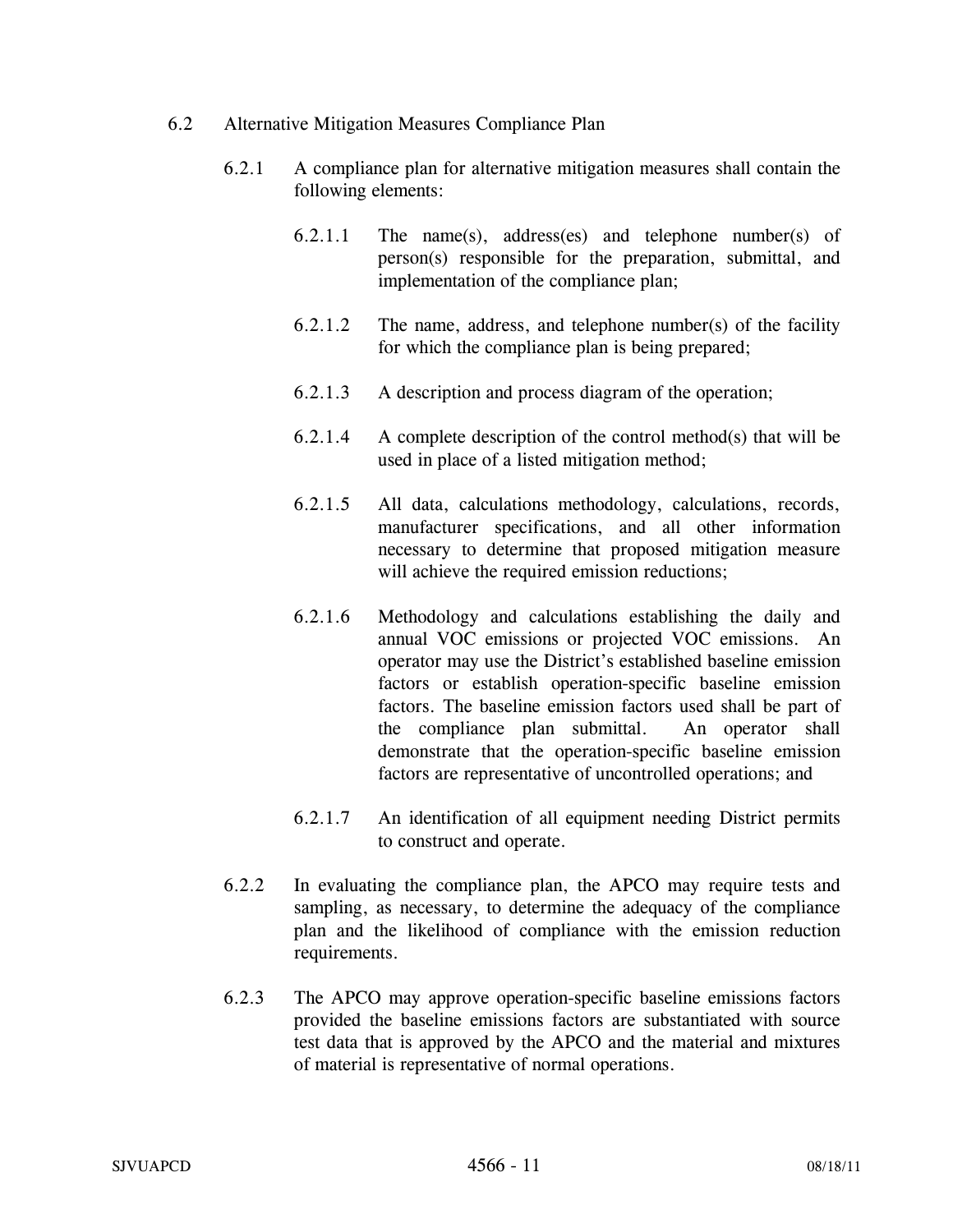- 6.2.4 The APCO shall provide interim approval of the compliance plan provided an operator submits all of the information required under Section 6.2.1 and the APCO verifies that, by design, the compliance plan will reduce emissions similar to or greater than listed mitigation measures and requirements.
- 6.2.5 Following the interim approval of the compliance plan, the APCO shall approve the compliance plan provided an operator submits, no later than 180 days after the effective date of compliance, a certification of the compliance report that includes all source test data, and the APCO verifies that the emissions from the mitigation measure and requirements meets the emission reduction limits.
- 6.2.6 The APCO may impose conditions necessary to ensure that the operation complies with the compliance plan and all applicable District rules.
- 6.2.7 The APCO may require an operator to maintain records consistent with the compliance plan necessary to demonstrate compliance with the compliance plan.
- 6.2.8 Compliance with the provision of the approved proposal does not exempt an operator from complying with the requirements of the California Health and Safety Code or other District rules.
- 6.3 Recordkeeping Requirements
	- 6.3.1 Records for Exempt Organic Materials

An operator claiming exemption pursuant to Section 4.1.3 shall record all of the following information on a quarterly basis:

- 6.3.1.1 The amount (in wet tons) and type of organic material received on site; and
- 6.3.1.2 Other information necessary to determine compliance with the requirements.
- 6.3.2 Throughput Records

An operator of a composting facility subject to this rule shall maintain an operations log. In the operations log, an operator shall record all of the following information on a daily basis: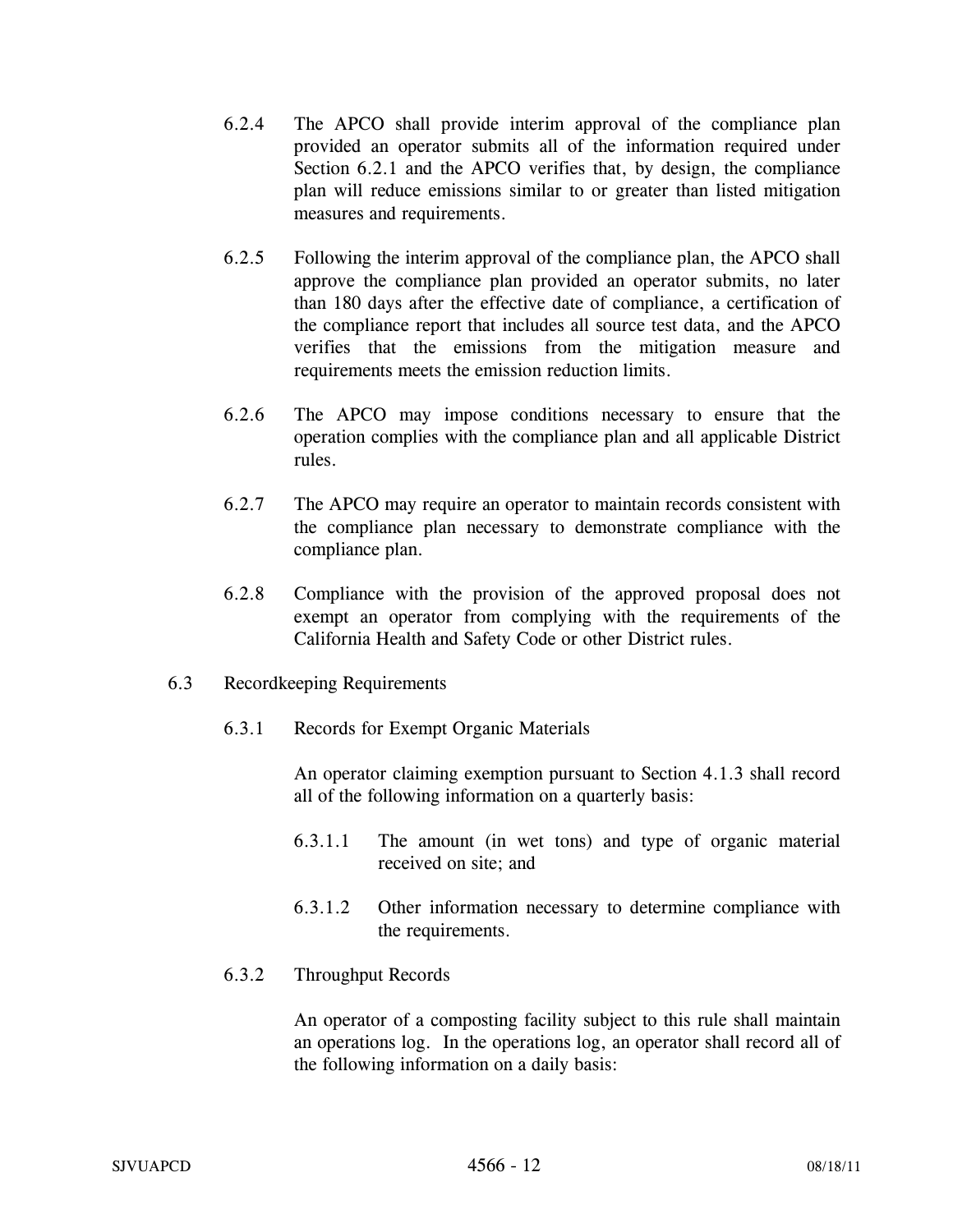- 6.3.2.1 The date the organic material arrives on site;
- 6.3.2.2 The type of organic material received on site; and
- 6.3.2.3 The weight (in wet tons) of each type of organic material received on site.

### 6.3.3 Stockpile Operations

An operator of a composting facility subject to the stockpile requirements shall maintain an operations log. In the operations log, an operator shall record all of the following information on a daily basis:

- 6.3.3.1 The date of which each stockpile was initially formed;
- 6.3.3.2 The date and action taken on each stockpile to satisfy the stockpile requirements; and
- 6.3.3.3 Other information necessary to determine compliance with the requirements.

#### 6.3.4 Composting Operations

An operator of a composting facility subject to the composting requirements shall maintain an operations log. In the operations log, an operator shall comply with all of the following applicable recordkeeping requirements.

- 6.3.4.1 Watering Systems
	- 6.3.4.1.1 Record the date and time the organic material from the windrow was tested for compliance.
	- 6.3.4.1.2 Indicate whether the windrow passes the ball test and, if applicable, all corrective actions taken.
	- 6.3.4.1.3 Record the date and time the windrow was turned.
	- 6.3.4.1.4 Record other information necessary to determine compliance with the requirements.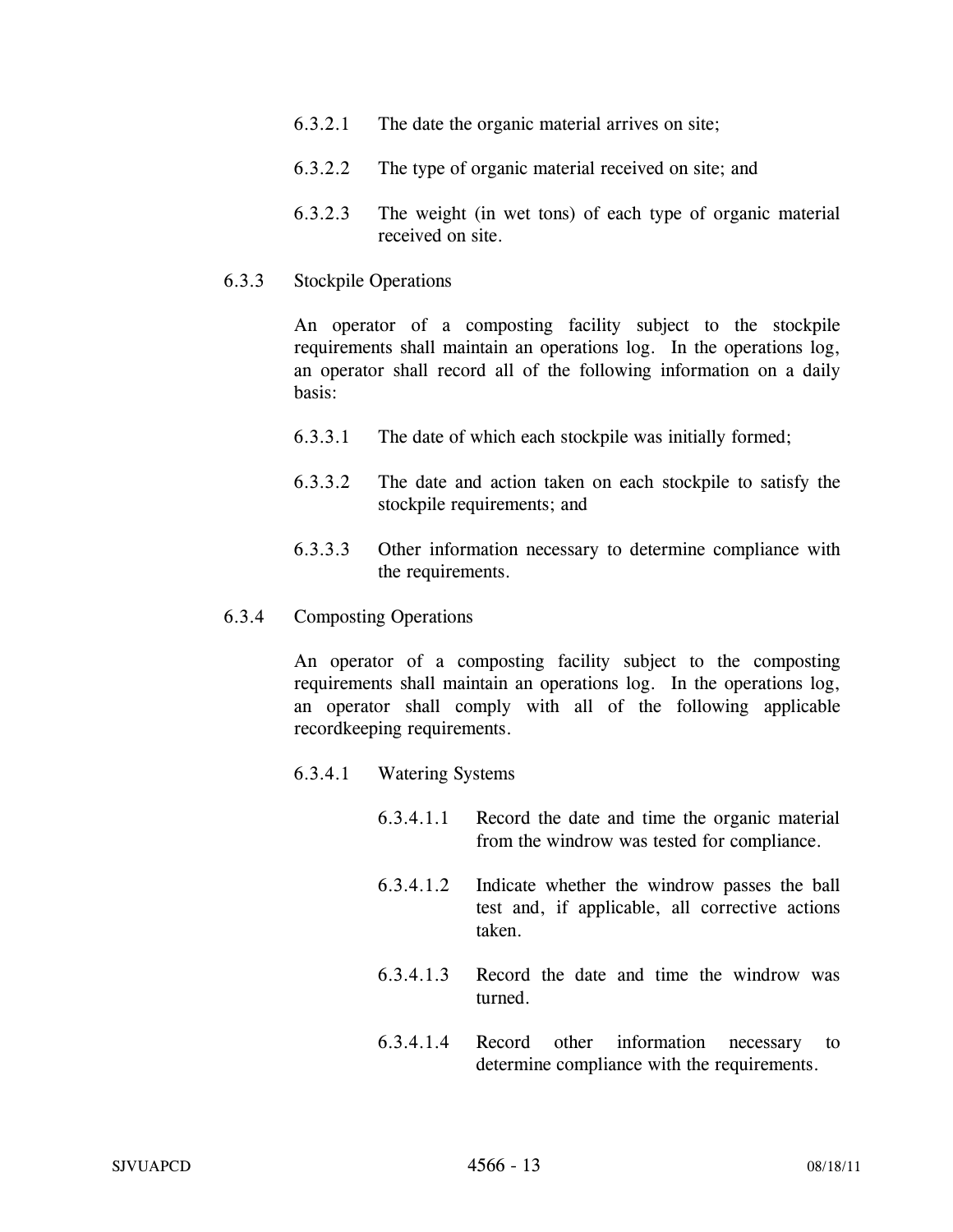- 6.3.4.2 Finished Compost Cover
	- 6.3.4.2.1 Record the date and time each windrow was initially formed for the active phase and the time when finished compost cover, which satisfied the minimum six inches finished compost cover requirement, was applied to each windrow.
	- 6.3.4.2.2 Record the date and time each windrow was turned during the active phase and the time when finished compost cover, which satisfied the minimum six inches finished compost cover requirement, was applied to each windrow.
	- 6.3.4.2.3 Record other information necessary to determine compliance with the requirements.
- 6.3.4.3 Alternative Mitigation Measure Records

For operators using an approved alternative mitigation measure, an operator shall keep records needed to demonstrate compliance with the specific alternative mitigation measure each day the alternative mitigation measure is performed.

6.3.5 Records Retention

An operator shall retain all applicable records, as specified in this Recordkeeping Requirements section, on site for a period of five (5) years and the records shall be made available to the APCO upon request.

### 6.4 Test Methods

6.4.1 Compost Maturity/Stability

An operator shall use one of the following test methods, as provided by the Test Methods for the Examination of Composting and Compost (TMECC), to test compost maturity and stability:

6.4.1.1 TMECC Method 05-08-A – Specific Oxygen Uptake Rate (April 7, 2002);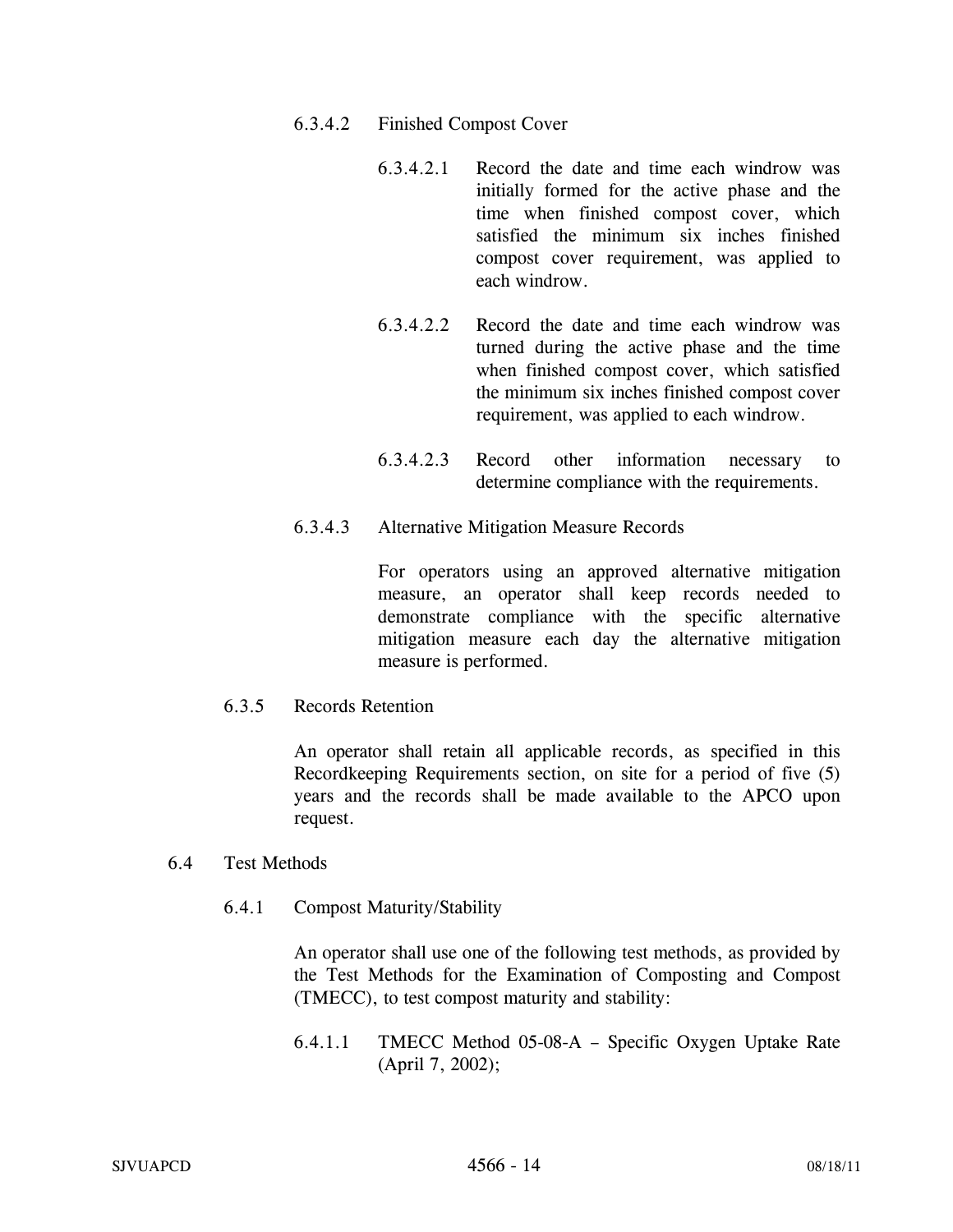- 6.4.1.2 TMECC Method 05-08-B Carbon Dioxide Evolution Rate (April 7, 2002); or
- 6.4.1.3 TMECC Method 05-08-E Solvita® Maturity Test (April 7, 2002).
- 6.4.2 Alternative Test Methods

An operator may use an alternative test method to satisfy rule requirements for which a written approval from the APCO and EPA have been obtained.

6.4.3 Multiple Test Methods

When more than one test method or set of test methods is specified for testing, a violation of a requirement of this rule established by one of the specified test methods or set of test methods shall constitute a violation of this rule.

- 7.0 Compliance Schedule
	- 7.1 Operators of a composting facility subject to the composting operation requirements of this rule shall submit a complete Facility Emission Mitigation Plan and Authority-to-Construct application that complies with all applicable requirements of this rule by the following dates:

| Table 2: Compliance Schedule for Facility Emission Mitigation Plan<br>(FEMP) and Authority-to-Construct (ATC) Application                                                                                                                                                                                                           |                     |  |
|-------------------------------------------------------------------------------------------------------------------------------------------------------------------------------------------------------------------------------------------------------------------------------------------------------------------------------------|---------------------|--|
| <b>Composting Requirements</b>                                                                                                                                                                                                                                                                                                      | Compliance Schedule |  |
| Watering system requirements or an APCO<br>approved alternative mitigation measure that<br>demonstrates at least 19% reduction,<br>by<br>weight, in VOC emissions.                                                                                                                                                                  | February 18, 2012   |  |
| Finished compost cover requirements, along<br>with the watering system requirements. In lieu<br>of complying with both of the finished compost<br>cover and watering system requirements,<br>implement an APCO approved alternative<br>mitigation measure that demonstrates at least<br>60% reduction, by weight, in VOC emissions. | August 18, 2015     |  |
| APCO approved mitigation measure that<br>demonstrates at least 80% reduction,<br>by<br>weight, in VOC emissions for organic material<br>during the active phase.                                                                                                                                                                    | August 18, 2015     |  |